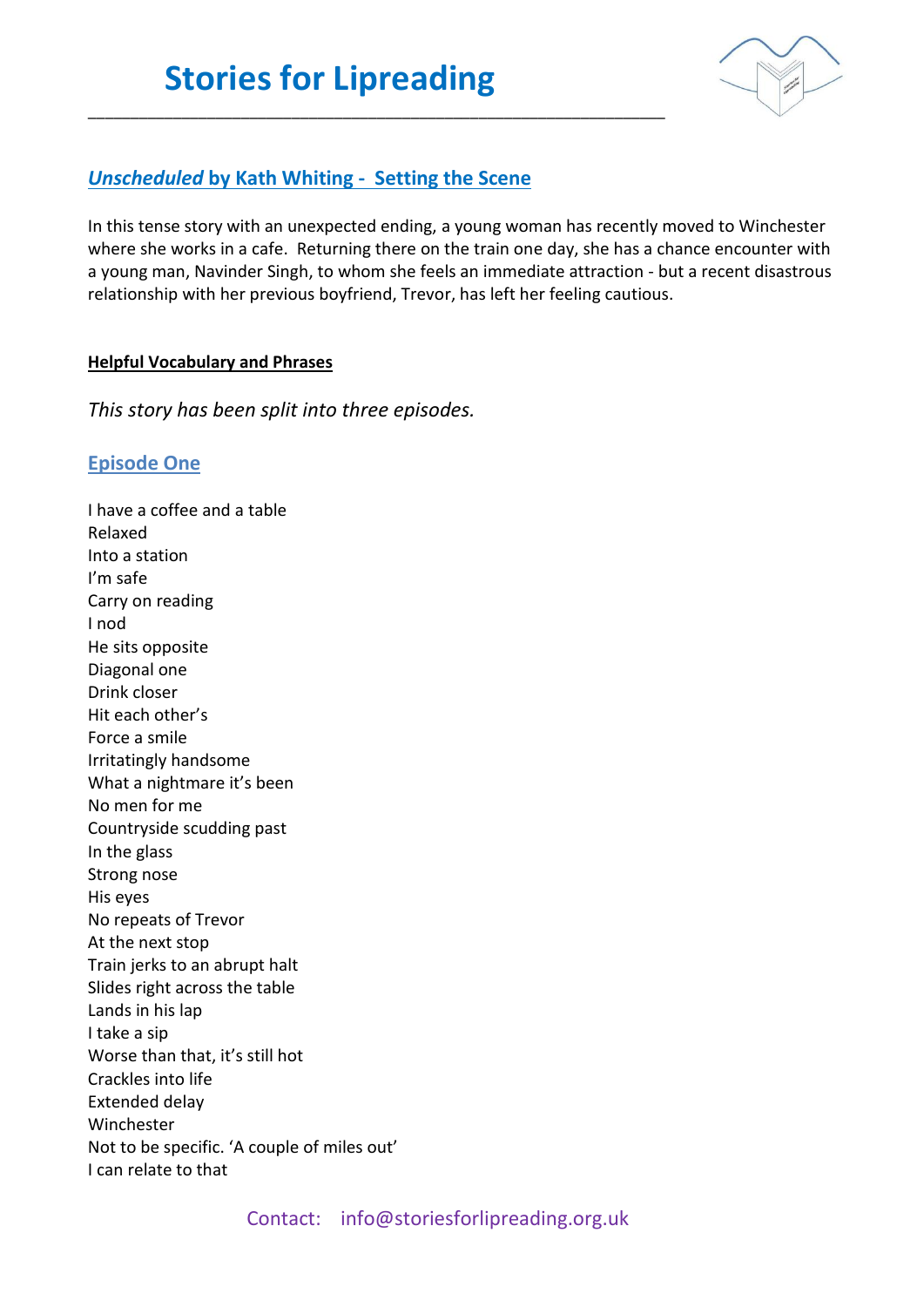## **Stories for Lipreading**

\_\_\_\_\_\_\_\_\_\_\_\_\_\_\_\_\_\_\_\_\_\_\_\_\_\_\_\_\_\_\_\_\_\_\_\_\_\_\_\_\_\_\_\_\_\_\_\_\_\_\_\_\_\_\_\_\_\_\_\_\_\_\_\_\_\_\_\_



I close my book Blissful hour Ghost Same taste Interesting discussion Lurches into life We hurry to get out

### **Episode Two**

It's another deathly quiet Café Clock is ticking out endless seconds Jeanie Concentrate Napkins into origami He sits at a table Heart starts thumping Train girl, from yesterday The Gods Winks Dark, hypnotic Who is still staring Cheese and tomato He's a looker Flowery china rattles Grabs my hand Strong grip Kicking myself Happened with Trevor Seems genuine, but it's easy to pretend Teeth I right the chair Kitchen

### **Episode Three**

Text message Cancelled In this city Glass of red Subconscious has summoned him to taunt me I can honestly see Pick up my coat